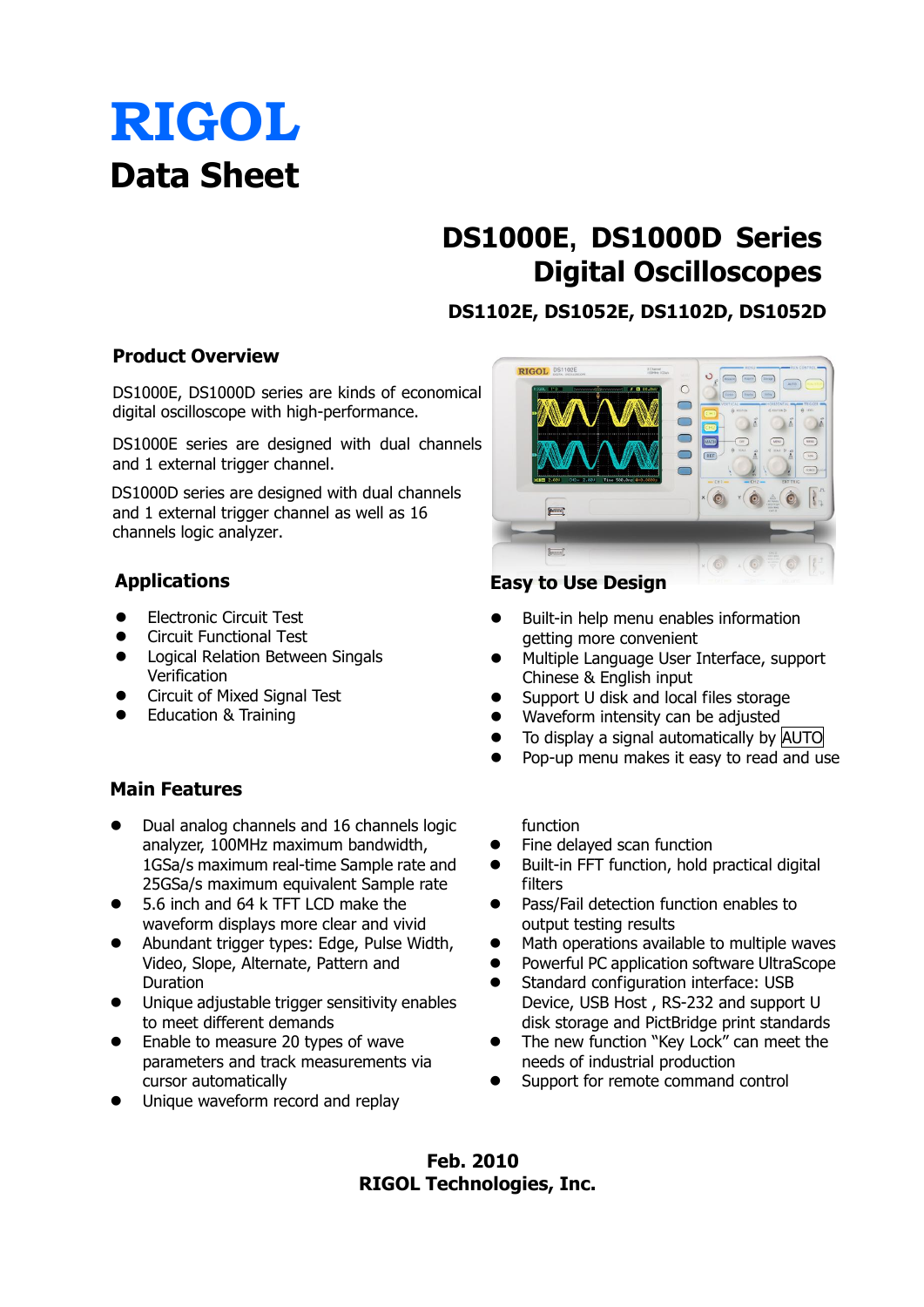# **Automatically Measure 20 Wave Parameters**



## **Multiple Trigger**



DS1000E, DS1000D series oscilloscopes provide 20 types of wave parameters for automatically measuring, which contains 10 Voltage and 10 Time parameters.

**Automatic measure** *perional: Manual, Track and Auto.* **<b>FFT cursor measure** *FFT* In cursor mode, users can easily measure by moving cursor. Besides, 3 types of cursor measurement are

**Cursor Measure**



Both DS1000E and DS1000D series contain abundant triggers:

- Edge trigger, Pulse Width trigger, Video trigger, Slope trigger
- Alternate trigger, Pattern trigger (DS1000D), Duration trigger (DS1000D)

Especially the duration trigger is a new type from perfect combination of patten and pulse width trigger. Unique function of adjustable trigger sensitivity is good for filtering possible noise from signal in order to avoid false triggers.

**Pattern trigger**

## **16 Channels Logic Analyzer**

Being equipped with 16 channels logic analyzer, DS1000D series mixed signal oscilloscopes achieve mixed signal measure coordinating with 2 analog channels.

by Bo and B13 Bo<sub>J</sub>, also, you can see waveform size and emerging **Digital channels setup**<br>types or change the display position on screen for digital channel. Each channel can be turned on or off independently, or in groups of 8(D7-D0 and D15-D8); also, you can set waveform size and threshold

# **Waveform Recording**

In virtue of waveform recording function from DS1000E and DS1000D, not only the outputs from two channels could be recorded, but also the waves outputted by Pass/Fail test could be easily recorded. Totally, up to 1000 frames of waves are available to record. Besides, users can analyze waves according to reall or save transient waves so as to get more exact datum.

# **Pass/Fail Testing**

The Pass/Fail function monitors the changes of signals by comparing whether the input signal is within the pre-defined mask. The testing results not only can be displayed on screen or output by isolated pass/fail port, but also can be alarmed according to turn on system sound.



### **Measurement window**



**Key Lock function** 



**RIGOL** provides powerful PC application software: UltraScope, which enables to: Capture and measure wave; Perform local or remote operation; Save waves as ".bmp" format; Save files as ".txt" or ".xls" format; Print waveforms.

## **Key Lock**

This function is widely used in most productions. All keys are locked except F1 to F5 and MENU ON/OFF in this mode.

To lock the keyboard, use menu; to unlock, correct code has to be input. Also, you can reset a new code if necessary.





 **Pass/Fail testing**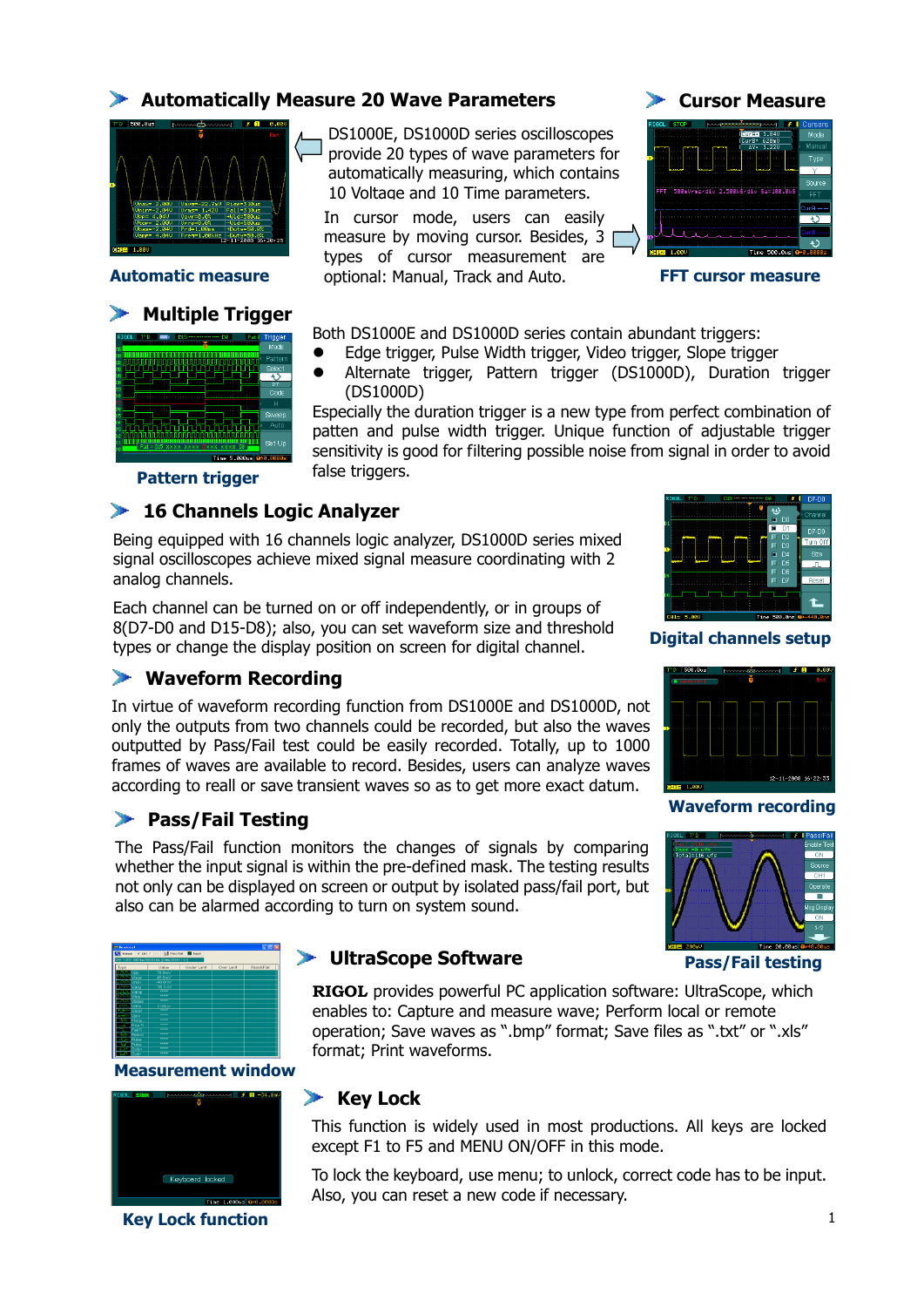# **Specifications**

All specifications apply to DS1000E, DS1000D Series Oscilloscopes unless where noted. To come up to these specifications, two conditions must be met firstly:

- The instrument must have been operated continuously for 30 minutes under the specified operating temperature.
- Do perform Self-Calibration operation through the Utility menu if the range of operating temperature variations up to or more than 5°C.

**NOTE:** All specifications are guaranteed unless where marked "typical".

# **Specifications**

| <b>Bandwidth</b>                                              |                                 |                                                                                                                                                 |                                        |                                                                                                                                                      |                          |                |                               |  |
|---------------------------------------------------------------|---------------------------------|-------------------------------------------------------------------------------------------------------------------------------------------------|----------------------------------------|------------------------------------------------------------------------------------------------------------------------------------------------------|--------------------------|----------------|-------------------------------|--|
| <b>DS1102E</b>                                                | <b>DS1052E</b>                  |                                                                                                                                                 |                                        | <b>DS1102D</b>                                                                                                                                       |                          | <b>DS1052D</b> |                               |  |
| 100MHz                                                        | 50MHz                           |                                                                                                                                                 |                                        | 100MHz                                                                                                                                               |                          | 50MHz          |                               |  |
| <b>Acquisition</b>                                            |                                 |                                                                                                                                                 |                                        |                                                                                                                                                      |                          |                |                               |  |
| Sample Modes                                                  | Real-Time Sample                |                                                                                                                                                 |                                        | <b>Equivalent Sample</b>                                                                                                                             |                          |                |                               |  |
| Sample Rate                                                   | 1GSa/s, 200MSa/s <sup>[1]</sup> |                                                                                                                                                 |                                        | <b>DS1102X</b>                                                                                                                                       |                          | <b>DS1052X</b> |                               |  |
|                                                               |                                 |                                                                                                                                                 | 25GSa/s                                |                                                                                                                                                      | 10GSa/s                  |                |                               |  |
| Averages                                                      |                                 |                                                                                                                                                 |                                        | The waveform will be displayed one time while all the channels finish N<br>times Sample, N could be selectable from 2, 4, 8, 16, 32, 64, 128 and 256 |                          |                |                               |  |
| <b>Inputs</b>                                                 |                                 |                                                                                                                                                 |                                        |                                                                                                                                                      |                          |                |                               |  |
| <b>Input Coupling</b>                                         |                                 |                                                                                                                                                 | DC, AC, GND                            |                                                                                                                                                      |                          |                |                               |  |
| Input Impedance                                               |                                 |                                                                                                                                                 | 1MΩ±2%, the input capacity is 18pF±3pF |                                                                                                                                                      |                          |                |                               |  |
| <b>Probe Attenuation Factors</b>                              |                                 |                                                                                                                                                 | 1X, 5X, 10X, 50X, 100X, 500X, 1000X    |                                                                                                                                                      |                          |                |                               |  |
| Maximum Input Voltage                                         |                                 | 400V (DC+AC Peak, $1M\Omega$ input impedance)                                                                                                   |                                        |                                                                                                                                                      |                          |                |                               |  |
|                                                               |                                 | 40V (DC+AC Peak) <sup>[1]</sup>                                                                                                                 |                                        |                                                                                                                                                      |                          |                |                               |  |
| Time Delay between Channel (typical)                          |                                 |                                                                                                                                                 | 500ps                                  |                                                                                                                                                      |                          |                |                               |  |
| <b>Horizontal</b>                                             |                                 |                                                                                                                                                 |                                        |                                                                                                                                                      |                          |                |                               |  |
| Sample Rate Range                                             |                                 | Real-Time: 13.65Sa/s-1GSa/s<br>Equivalent: 13.65Sa/s-25GSa/s                                                                                    |                                        |                                                                                                                                                      |                          |                |                               |  |
| Sin(x)/x<br>Waveform Interpolation                            |                                 |                                                                                                                                                 |                                        |                                                                                                                                                      |                          |                |                               |  |
|                                                               |                                 | Channel<br>Mode                                                                                                                                 |                                        | Sample rate                                                                                                                                          | Memory Depth<br>(normal) |                | Memory Depth<br>(long memory) |  |
|                                                               |                                 | Single<br>channel                                                                                                                               |                                        | 1GSa/s                                                                                                                                               | 16kpts                   |                | N.A.                          |  |
| Record Length                                                 |                                 | Single<br>channel                                                                                                                               |                                        | 500MSa/s<br>or lower                                                                                                                                 | 16kpts                   |                | 1Mpts                         |  |
|                                                               | Dual                            | channel                                                                                                                                         |                                        | 500MSa/s<br>or lower                                                                                                                                 | 8kpts                    |                | N.A.                          |  |
|                                                               | Dual                            | channel                                                                                                                                         |                                        | 250MSa/s<br>or lower                                                                                                                                 | 8kpts                    |                | 512kpts                       |  |
| <b>Scanning Speed Range</b><br>(Sec/div)                      |                                 | 2ns/div~50s/div, DS1102X<br>5ns/div~50s/div, DS1052X<br>1-2-5 Sequence                                                                          |                                        |                                                                                                                                                      |                          |                |                               |  |
| Sample Rate and Delay<br><b>Time Accuracy</b>                 |                                 | $\pm 50$ ppm (any interval $\geq 1$ ms)                                                                                                         |                                        |                                                                                                                                                      |                          |                |                               |  |
| Delta Time<br><b>Measurement Accuracy</b><br>(Full Bandwidth) |                                 | Single: $\pm$ (1 Sample interval + 50ppm $\times$ reading + 0.6 ns)<br>>16 averages: $\pm$ (1Sample interval + 50ppm $\times$ reading + 0.4 ns) |                                        |                                                                                                                                                      |                          |                |                               |  |
| <b>Vertical</b>                                               |                                 |                                                                                                                                                 |                                        |                                                                                                                                                      |                          |                |                               |  |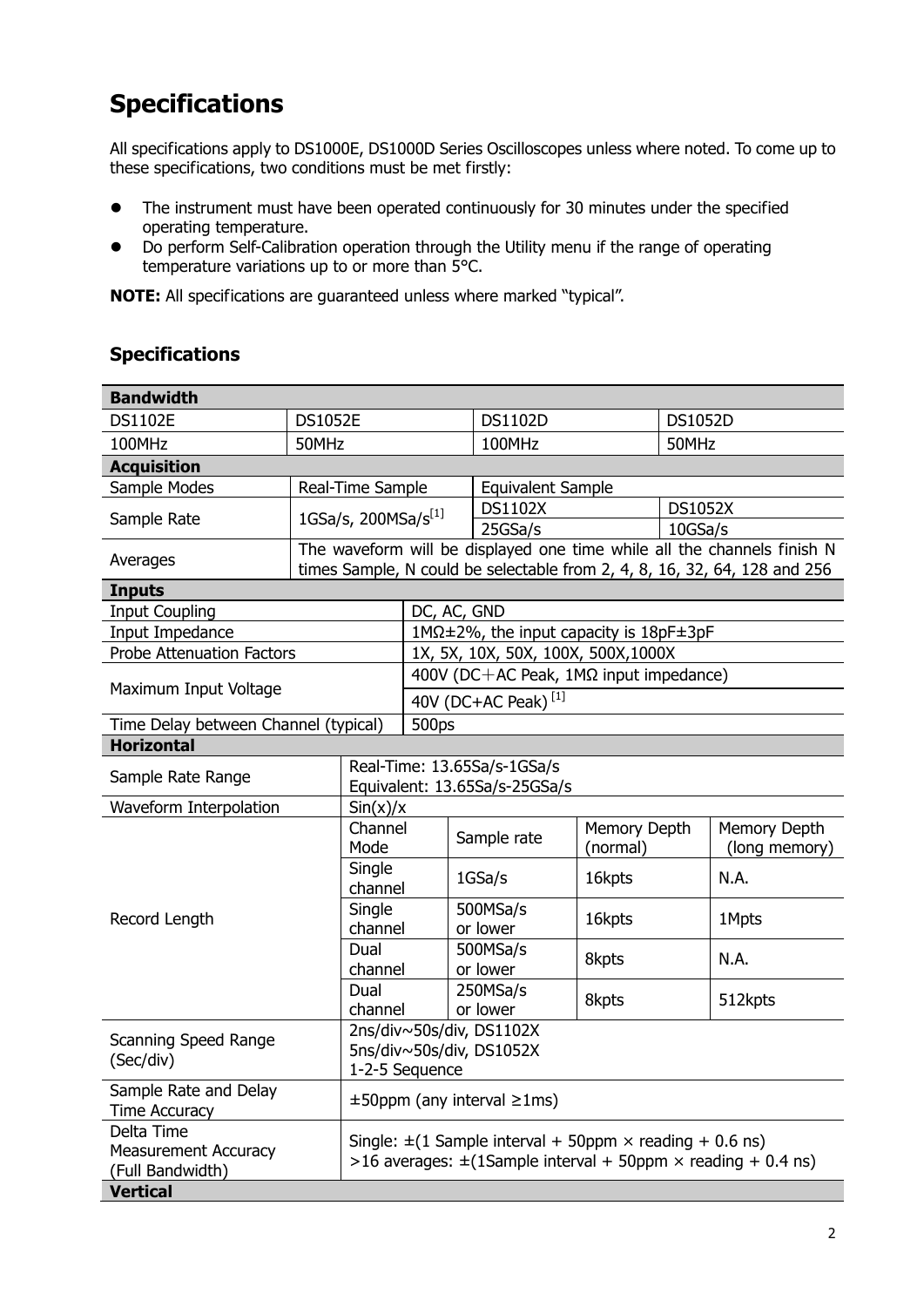| A/D Converter                                                                                     | 8-bit resolution, all channels sample simultaneously <sup>[2]</sup>                                                                                                                                                                                                                                                                                                                                                                                  |                                                                                                                                                                                                                              |  |  |
|---------------------------------------------------------------------------------------------------|------------------------------------------------------------------------------------------------------------------------------------------------------------------------------------------------------------------------------------------------------------------------------------------------------------------------------------------------------------------------------------------------------------------------------------------------------|------------------------------------------------------------------------------------------------------------------------------------------------------------------------------------------------------------------------------|--|--|
| Volts/div Range                                                                                   | 2mV/div~10V/div (at the input terminal connecting to BNC)                                                                                                                                                                                                                                                                                                                                                                                            |                                                                                                                                                                                                                              |  |  |
| Maximum Input                                                                                     |                                                                                                                                                                                                                                                                                                                                                                                                                                                      | Maximum input voltage on analog channel<br>CAT I 300Vrms, 1000Vpk; instantaneous overvoltage 1000Vpk<br>CAT II 100Vrms, 1000Vpk<br>RP2200 10:1: CAT II 300Vrms<br>RP3200 10:1: CAT II 300Vrms<br>RP3300 10:1: CAT II 300Vrms |  |  |
| <b>Offset Range</b>                                                                               | ±40V (250mV/div~10V/div)<br>±2V (2mV/div~245mV/div)                                                                                                                                                                                                                                                                                                                                                                                                  |                                                                                                                                                                                                                              |  |  |
| Analog Bandwidth                                                                                  | 100MHz (DS1102D, DS1102E)<br>50MHz (DS1052D, DS1052E)                                                                                                                                                                                                                                                                                                                                                                                                |                                                                                                                                                                                                                              |  |  |
| Single-shot Bandwidth                                                                             | 100MHz (DS1102D, DS1102E)<br>50MHz (DS1052D, DS1052E)                                                                                                                                                                                                                                                                                                                                                                                                |                                                                                                                                                                                                                              |  |  |
| Selectable Analog<br>Bandwidth Limit (typical)                                                    | 20MHz                                                                                                                                                                                                                                                                                                                                                                                                                                                |                                                                                                                                                                                                                              |  |  |
| Lower Frequency<br>Response (AC-3dB)                                                              | $\leq$ 5Hz (at input BNC)                                                                                                                                                                                                                                                                                                                                                                                                                            |                                                                                                                                                                                                                              |  |  |
| Rise Time at BNC (typical)                                                                        | <3.5ns, <7ns, respectively at 100MHz, 50MHz                                                                                                                                                                                                                                                                                                                                                                                                          |                                                                                                                                                                                                                              |  |  |
| DC Gain Accuracy                                                                                  | 2mV/div-5mV/div:<br>±4% (In Normal or Average acquisition mode)<br>10mV/div-10V/div:<br>±3% (In Normal or Average acquisition mode)                                                                                                                                                                                                                                                                                                                  |                                                                                                                                                                                                                              |  |  |
| <b>DC Measurement</b><br>Accuracy, Average<br><b>Acquisition Mode</b>                             | When vertical displacement is zero, and $N \ge 16$ :<br>±(DC Gain Accuracy×reading+0.1div+1mV)<br>When vertical displacement is not zero, and $N \ge 16$ :<br>±[DC Gain Accuracy×(reading+vertical displacement)+(1% of<br>vertical displacement) + 0.2div]<br>When vertical scale is between 2mV/div and 245mV/div, add 2mV<br>more for setting value.<br>When vertical scale is between 250mV/div and 10V/div, add 50mV<br>more for setting value. |                                                                                                                                                                                                                              |  |  |
| Delta Volts<br><b>Measurement Accuracy</b><br>(Average Acquisition Mode)                          | Under same setting and condition, the voltage difference $(\triangle V)$<br>between any two points in the waves coming from the average of<br>than 16 waves have been acquired: $\pm (DC)$ Gain<br>more<br>$Accuracy \times reading + 0.05$ div)                                                                                                                                                                                                     |                                                                                                                                                                                                                              |  |  |
| <b>Trigger</b>                                                                                    |                                                                                                                                                                                                                                                                                                                                                                                                                                                      |                                                                                                                                                                                                                              |  |  |
| <b>Trigger Sensitivity</b>                                                                        | 0.1div~1.0div (adjustable)                                                                                                                                                                                                                                                                                                                                                                                                                           |                                                                                                                                                                                                                              |  |  |
| <b>Trigger Level Range</b>                                                                        | Internal                                                                                                                                                                                                                                                                                                                                                                                                                                             | ±6 divisions from center of screen                                                                                                                                                                                           |  |  |
|                                                                                                   | <b>EXT</b>                                                                                                                                                                                                                                                                                                                                                                                                                                           | ±1.2V                                                                                                                                                                                                                        |  |  |
| Trigger Level Accuracy (typical)<br>applicable for the signal of<br>rising and falling time ≥20ns | Internal<br><b>EXT</b>                                                                                                                                                                                                                                                                                                                                                                                                                               | $\pm$ (0.3div × V/div)( $\pm$ 4 divisions from center of screen)<br>$\pm$ (6% of setting + 200 mV)                                                                                                                           |  |  |
| <b>Trigger Offset</b>                                                                             | In Normal mode: pre-trigger (memory depth/ 2*Sample rate),<br>delayed trigger 1s                                                                                                                                                                                                                                                                                                                                                                     |                                                                                                                                                                                                                              |  |  |
|                                                                                                   | In Slow Scan mode: pre-trigger 6div, delayed trigger 6div                                                                                                                                                                                                                                                                                                                                                                                            |                                                                                                                                                                                                                              |  |  |
| Trigger Holdoff Range                                                                             | 500ns~1.5s                                                                                                                                                                                                                                                                                                                                                                                                                                           |                                                                                                                                                                                                                              |  |  |
| Set Level to 50% (typical)                                                                        | When input signal frequency $\geq$ 50Hz                                                                                                                                                                                                                                                                                                                                                                                                              |                                                                                                                                                                                                                              |  |  |
| <b>Edge Trigger</b>                                                                               |                                                                                                                                                                                                                                                                                                                                                                                                                                                      |                                                                                                                                                                                                                              |  |  |
| Edge trigger slope<br>Rising, Falling, Rising + Falling<br><b>Pulse WidthTrigger</b>              |                                                                                                                                                                                                                                                                                                                                                                                                                                                      |                                                                                                                                                                                                                              |  |  |
| <b>Trigger Condition</b>                                                                          | $(>, <, =)$ Positive pulse width, $(>, <, =)$ Negative pulse width                                                                                                                                                                                                                                                                                                                                                                                   |                                                                                                                                                                                                                              |  |  |
| Pulse Width Range                                                                                 | 20ns $\sim$ 10s                                                                                                                                                                                                                                                                                                                                                                                                                                      |                                                                                                                                                                                                                              |  |  |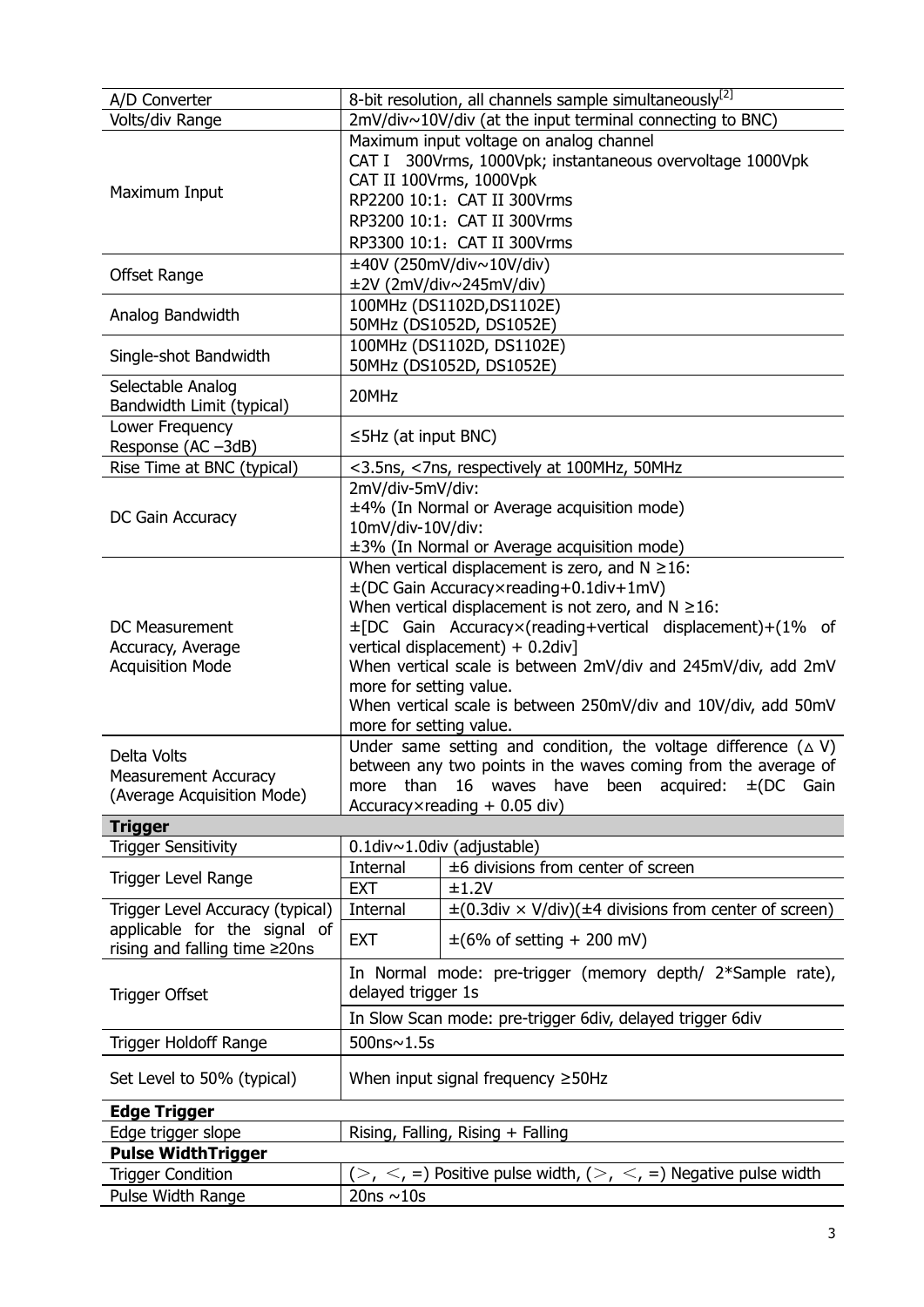| <b>Video Trigger</b>                   |                                                                                       |                                                                  |  |  |
|----------------------------------------|---------------------------------------------------------------------------------------|------------------------------------------------------------------|--|--|
| Video Standard                         |                                                                                       | Support for standard NTSC, PAL and SECAM broadcast systems. Line |  |  |
| Line Frequency                         |                                                                                       | number range: $1 \sim 525$ (NTSC) and $1 \sim 625$ (PAL/SECAM)   |  |  |
| <b>Slope Trigger</b>                   |                                                                                       |                                                                  |  |  |
| <b>Trigger Condition</b>               |                                                                                       | $(>, <, =)$ Positive slope, $(>, <, =)$ Negative slope           |  |  |
| Time Setting                           |                                                                                       | $20ns \sim 10s$                                                  |  |  |
| <b>Alternate Trigger</b>               |                                                                                       |                                                                  |  |  |
| Trigger on CH1                         |                                                                                       | Edge, Pulse Width, Video, Slope                                  |  |  |
| Trigger on CH2                         |                                                                                       | Edge, Pulse Width, Video, Slope                                  |  |  |
| Pattern Trigger[1]                     |                                                                                       |                                                                  |  |  |
| Pattern Type                           |                                                                                       | D0~D15 select H, L, X, $\pm$ , $\pm$                             |  |  |
| <b>Duration Trigger</b> <sup>[1]</sup> |                                                                                       |                                                                  |  |  |
| Pattern Type                           |                                                                                       | D0~D15 select H, L, X                                            |  |  |
| Qualifier                              |                                                                                       | > 1, 5, 5                                                        |  |  |
| <b>Time Setting</b>                    |                                                                                       | $20ns \sim 10s$                                                  |  |  |
| <b>Measurements</b>                    |                                                                                       |                                                                  |  |  |
|                                        | Manual                                                                                | Voltage difference between cursors $(\Delta V)$                  |  |  |
| Cursor                                 |                                                                                       | Time difference between cursors $(\Delta T)$                     |  |  |
|                                        |                                                                                       | Reciprocal of $\Delta T$ in Hertz ( $1/\Delta T$ )               |  |  |
|                                        | <b>Track</b>                                                                          | Voltage value for Y-axis waveform                                |  |  |
|                                        |                                                                                       | Time value for X-axis waveform                                   |  |  |
|                                        | Auto                                                                                  | Cursors are visible when measure automatically                   |  |  |
|                                        | Vpp, Vamp, Vmax, Vmin, Vtop, Vbase, Vavg, Vrms, Overshoot, Preshoot, Freq,            |                                                                  |  |  |
| Auto Measure                           | Period, Rise Time, Fall Time, +Width, -Width, +Duty, -Duty, Delay1 $\rightarrow$ 2 f, |                                                                  |  |  |
|                                        | Delay $1 \rightarrow 2$ t                                                             |                                                                  |  |  |

**Remarks:**

[1] For DS1000D Series;

[2] Only one channel is available when the Sample rate is 1GSa/s.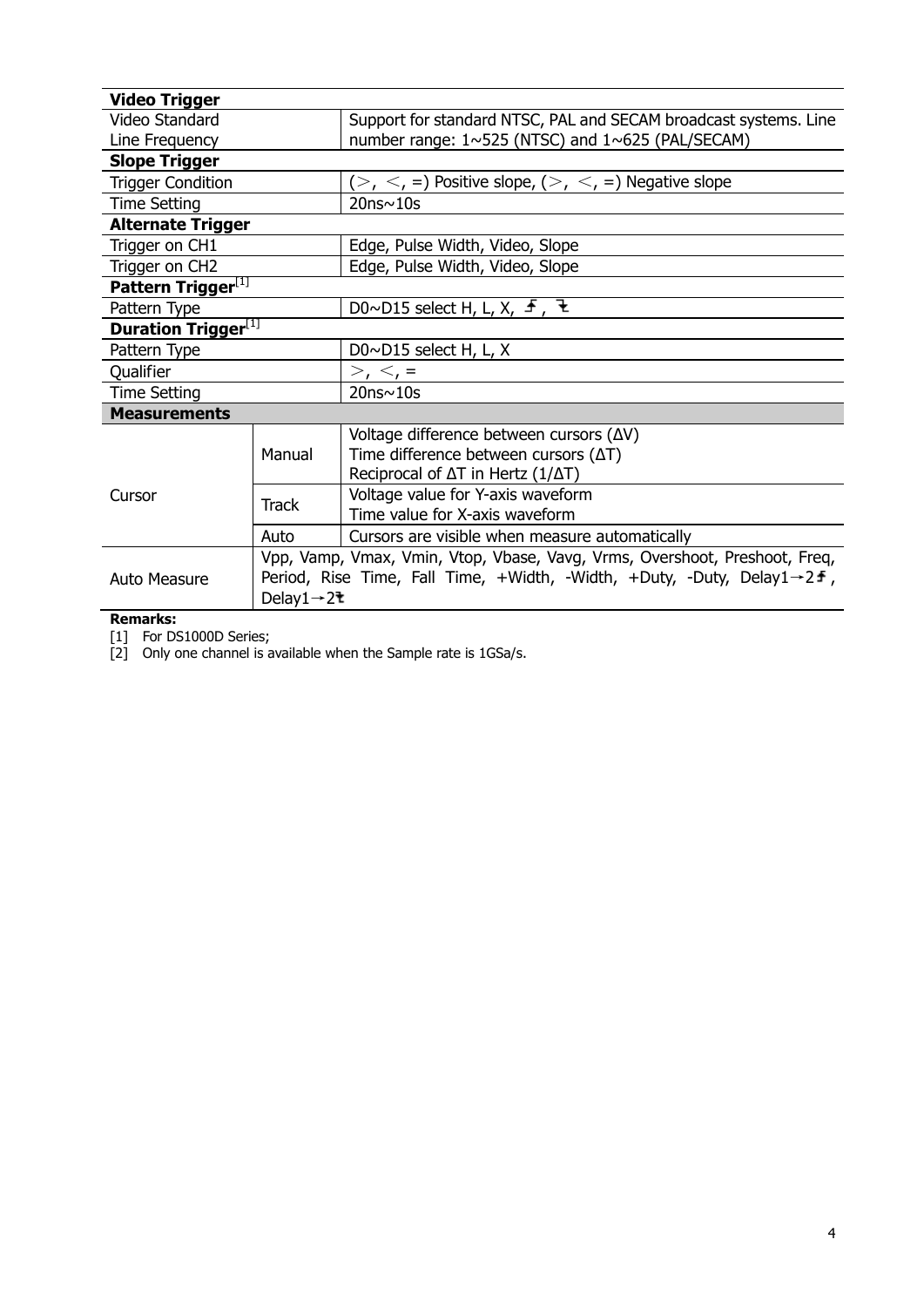# **General Specifications**

| <b>Display</b>                                   |                                                            |       |  |  |  |  |
|--------------------------------------------------|------------------------------------------------------------|-------|--|--|--|--|
| Display Type                                     | 5.7inch. (145mm) diagonal TFT Liquid Crystal Display       |       |  |  |  |  |
| <b>Display Resolution</b>                        | 320 horizontal ×RGB×234 vertical pixels                    |       |  |  |  |  |
| Display Color                                    | 64k color                                                  |       |  |  |  |  |
| Display Contrast (typical)                       | 150:1                                                      |       |  |  |  |  |
| <b>Backlight Brightness (typical)</b>            | 300 nit                                                    |       |  |  |  |  |
| <b>Probe Compensator Output</b>                  |                                                            |       |  |  |  |  |
| Output Voltage (typical)                         | Approximately 3Vpp (peak to peak value)                    |       |  |  |  |  |
| Frequency (typical)                              | 1kHz                                                       |       |  |  |  |  |
| <b>Power Supply</b>                              |                                                            |       |  |  |  |  |
| Supply Voltage                                   | 100 $\sim$ 240VAC <sub>RMS</sub> , 45 $\sim$ 440Hz, CAT II |       |  |  |  |  |
| <b>Power Consumption</b>                         | Less than 50W                                              |       |  |  |  |  |
| Fuse                                             | 2A, T level, 250 V                                         |       |  |  |  |  |
| <b>Environmental</b>                             |                                                            |       |  |  |  |  |
| Ambient Temperature                              | Operating 10℃~ 40℃                                         |       |  |  |  |  |
|                                                  | Non-operating -20 $\degree$ C ~ +60 $\degree$ C            |       |  |  |  |  |
| <b>Cooling Method</b>                            | forced cooling by fan                                      |       |  |  |  |  |
|                                                  | below $+35^{\circ}$ : $\leq$ 90% relative humidity         |       |  |  |  |  |
| Humidity                                         | +35℃~ +40℃: ≤60% relative humidity                         |       |  |  |  |  |
| Altitude                                         | Operating at 3,000 m or below                              |       |  |  |  |  |
|                                                  | Non-operating at 15,000 m or below                         |       |  |  |  |  |
| <b>Mechanical</b>                                |                                                            |       |  |  |  |  |
| <b>Dimensions</b>                                | Width                                                      | 303mm |  |  |  |  |
|                                                  | Height                                                     | 154mm |  |  |  |  |
|                                                  | Depth                                                      | 133mm |  |  |  |  |
| Weight                                           | Without package                                            | 2.3kg |  |  |  |  |
|                                                  | Packaged                                                   | 3.5kg |  |  |  |  |
| <b>IP Protection</b>                             |                                                            |       |  |  |  |  |
| IP <sub>2</sub> X                                |                                                            |       |  |  |  |  |
| <b>Calibration Interval</b>                      |                                                            |       |  |  |  |  |
| The recommended calibration interval is one year |                                                            |       |  |  |  |  |